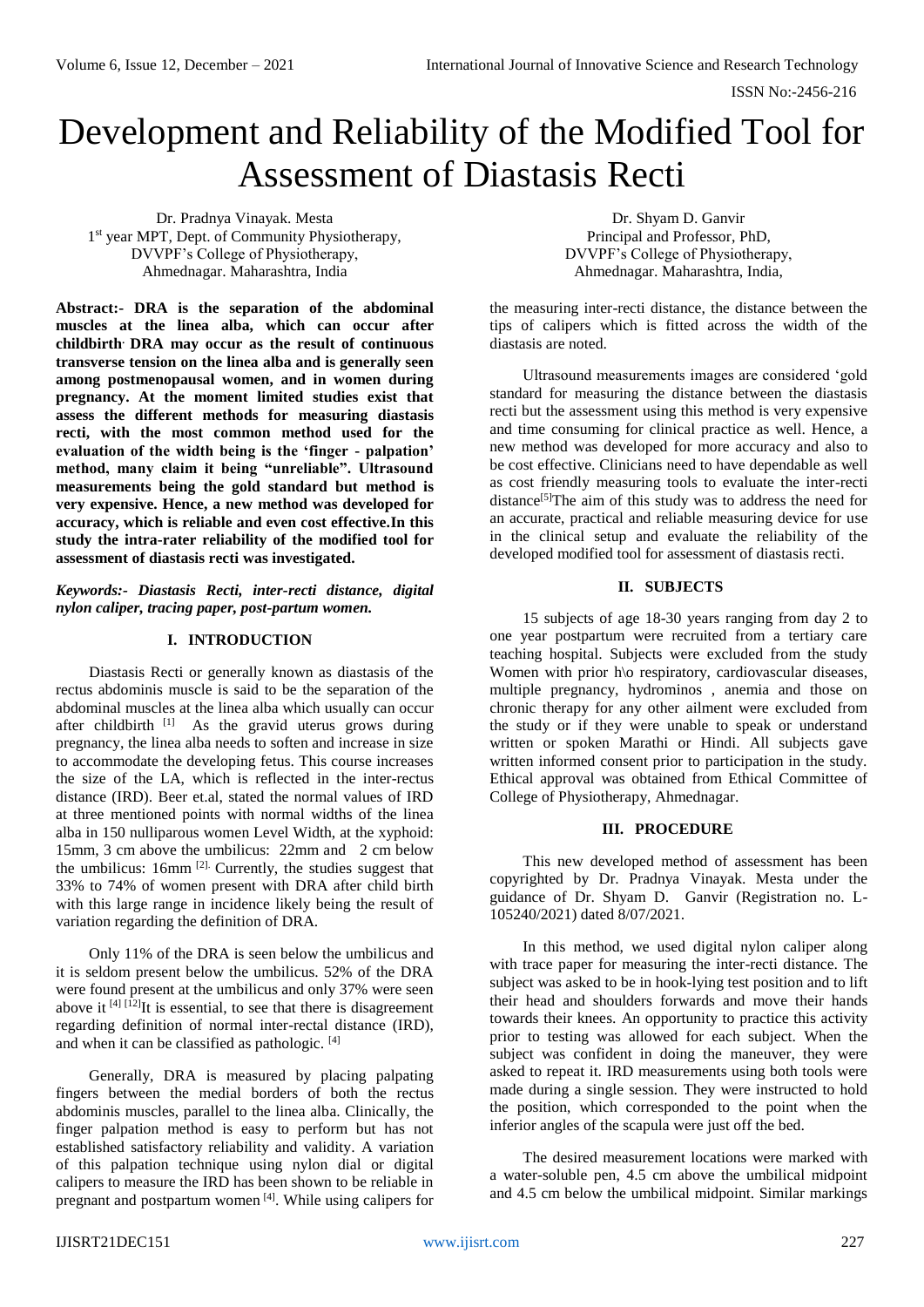ISSN No:-2456-216

of the desired measurements of all the three levels were also marked on a tracing paper. The inside of the caliper's jaw were placed between muscle belly at palpating fingers (palpation method) perpendicular to the surface i.e. against the medial edges of the rectus abdominis muscle. The measurements from all the three marked measurement locations will be noted using the caliper and these measurements will also be marked and noted on the trace paper as well. The measurements were for statistical analysis.

#### **IV. RESULTS**

Data was collected and analyzed using GraphpadInstat version 3.06,32 bit for windows statistical software.Statistical analysis of reliability was done using SPSS. Descriptive statistics for each participant characteristics and IRD at all three locations were calculated. Mean age of the postpartum women was 25.2 years while the mean BMI was  $22.53\text{kg/m}^2$ . The reliability of the modified method for assessment of diastasis recti is  $ICC= -0.08.$ 

Table no 1 shows the Mean  $\pm$  SD of the demographic data of the participants. Table 2 shows the of the inter-recti distance at all three locations of the diastasis recti.

| Variables                                       | Mean $\pm$ SD                       |  |
|-------------------------------------------------|-------------------------------------|--|
| Age                                             | $25.2 \pm \mathrm{years}$           |  |
| Height                                          | $156.26 \pm 1.83$ cm                |  |
| Weight                                          | $55 \pm 11.57$ kg                   |  |
| <b>BMI</b>                                      | $22.53 \pm 4.780$ kg/m <sup>2</sup> |  |
| Takla 1. Magn + CD of ago hoight wought and DMI |                                     |  |

| Table 1: Mean $\pm$ SDof age, height, weight and BMI |  |  |  |
|------------------------------------------------------|--|--|--|
|------------------------------------------------------|--|--|--|

| Inter-recti Distance   | Mean $\pm$ SD      | Standard error   |
|------------------------|--------------------|------------------|
|                        |                    | of Mean          |
| Above Umbilicus        | $3.10\pm0.7613$    | 0.1996           |
| At Umbilicus           | $3.118 \pm 0.6204$ | 0.1602           |
| <b>Below Umbilicus</b> | $2.679 \pm 0.5832$ | 0.1506           |
| $T = 11$ $T = 11$      |                    | $\sim$ $\cdot$ 1 |

Table no. 2: Mean + SDand standard error of mean of the inter-recti distance at the three levels

## **V. DISCUSSION**

The results of this study demonstrated rather low reliability for active measurements of the inter-recti when using the modified tool for assessment of diastasis recti using the digital nylon calipers.During testing, the investigator experienced that the medial edges of the recti muscles were tough to palpate in some participants, due to reduced muscle tone as many were in the early postpartum period.

Many of the participants had difficulty in maintaining the hook lying for the palpation of the medial borders of the rectus muscles. The method for testing DRA has not been standardized and various previous studies have varied in choice oflocation for measurement of the inter-recti distance, position ofthe subject while testing as well the test action. The negative value of the reliability of the method can be because of the limited sample size that has been taken but can be stated as prediction of reliability of the particular stated method.

The IRD in women in their first postpartum year has been shown to exceed that which is considered normal in nulliparous women stated by Beer et.al. in which he evaluated 150 women between 20 and 45 years of age in whom the stated that normal IRD was distinct if any value between the 10th and 90th percentile, or greater than 22 mm at 3 cm above the umbilicus and any value up to 16 mm at 2 cm below the umbilicus.

IRD measurements reported by Liaw et al at 2.5 cm above and below the umbilical ring as well as the individuals in our study were measured at a similar location along the linea alba. Boissonnault and Blaschak's study stated that the active curl-up i.e. hook lying maneuver for assessing DRA, which is now the most common technique used clinically practice but most investigators also assess the IRD with the abdominal muscles at rest.

To date, there is no commonly approved measurement location as well as the assessment tool for measuring the DRA. It is important to consider that measurement location, the testing position, parity, and measurement tool used for the interpretation of IRD values.

#### **VI. CONCLUSION**

This reliability study evaluating the DRA using tracing paper with digital nylon calipers can be used preliminary assessment tool as well as a method for documentation of measurements of the inter-recti in both males and females above the umbilicus with the abdominal muscles during contraction i.e in hook lying position.

#### **VII. LIMITATIONS**

The small sample can be considered the limitation in this study.

#### **VIII. FUTURE SCOPE**

A large sample should be considered for evaluation of the reliability of the method as well as this method can be compared with other methods to evaluate the concurrent validity of the method.

#### **IX. ACKNOWLEDGEMENT**

The authors extends her gratitude towards her seniors, for their assistance in statistical analyses, and her fellow colleagues for their assistance with data collection as well as Principal and guide, Dr. Shyam D. Ganvir sir for his guidance and support for the research study as well as the subjects who participated in this study.

- **Conflict of interest:** The authors declare no conflict of interest
- **Funding Sources –**None